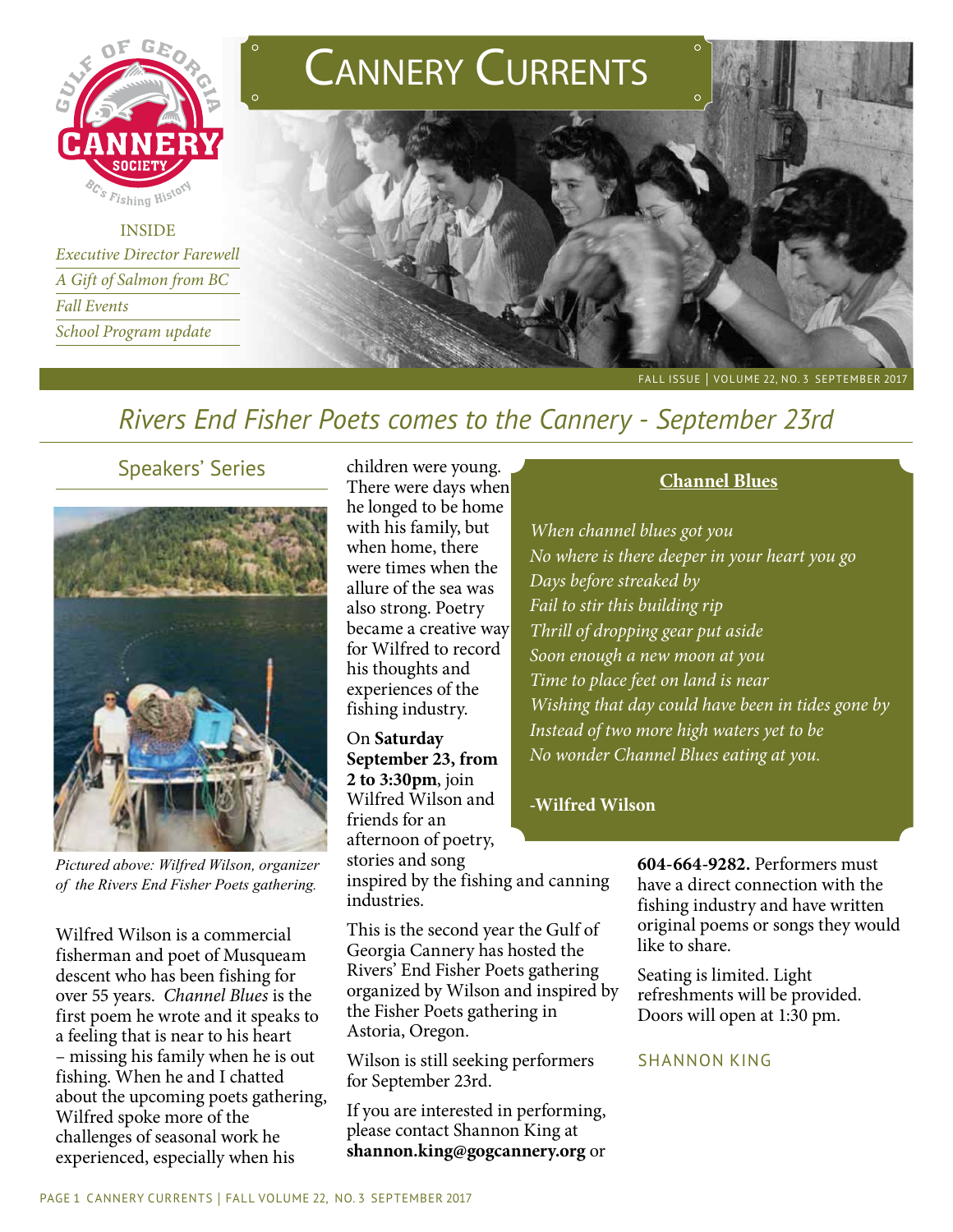# FROM THE EXECUTIVE DIRECTOR

## A Farewell from Rebecca Clarke





It is with some sadness that I announce my departure from the Gulf of Georgia Cannery Society. I will be moving to Ottawa this October and finishing my work here on Sept 29th. It has been a wonderful few years and I am proud of what we have accomplished together in making the site and our Society stronger. I have enjoyed getting to know the passionate people involved with the Cannery and in Steveston and look forward to

keeping in touch with the amazing things that you do in the coming years.

When I first started working in the museum industry many years ago, I visited the Cannery and felt the sense of awe and inspiration that comes with everyone's first visit and I thought to myself, I want to work here someday. I feel very honoured to have had that dream come true. I leave knowing the organization is in good hands with a team of excellent staff, a strong relationship with our colleagues at Parks Canada, and a well-cared-for facility that will stand testament to the amazing west coast fishing industry for many more years.

The search for the new Executive Director is already underway and I have faith the board will hire a fantastic new person for me to pass the torch to. And thus begins another new chapter for this wonderful organization.

Until we meet again…

Sincerely, Rebecca

# COLLECTIONS & ARCHIVES

## A Gift of Salmon from British Columbia

This fascinating salmon label was recently donated to our collection by Eileen Carefoot. Curious to know more about "British Columbia's Gift to the Imperial Government," I did a little research and discovered that this label was specifically created to go on cans of pink salmon (25,827 cases in total) that the B.C. government provided to help feed the people of Great Britain as well as Allied troops during the First World War.

In addition to helping with the war effort, the B.C. government saw this as an opportunity to demonstrate the food values of canned pink salmon, which

European markets had been slow to accept in lieu of sockeye. This was due to the average consumer belief that if their canned salmon was not deep-red in colour, then it must be unfit for food.

This special label was created to not only highlight where this salmon was coming from, but also to guarantee its quality and superior food value over other sources of protein. It explicitly explains that "when opened this salmon will prove light pink (almost white) in colour" and states that "its quality is warranted by the B.C. Government."

#### heidi rampfl

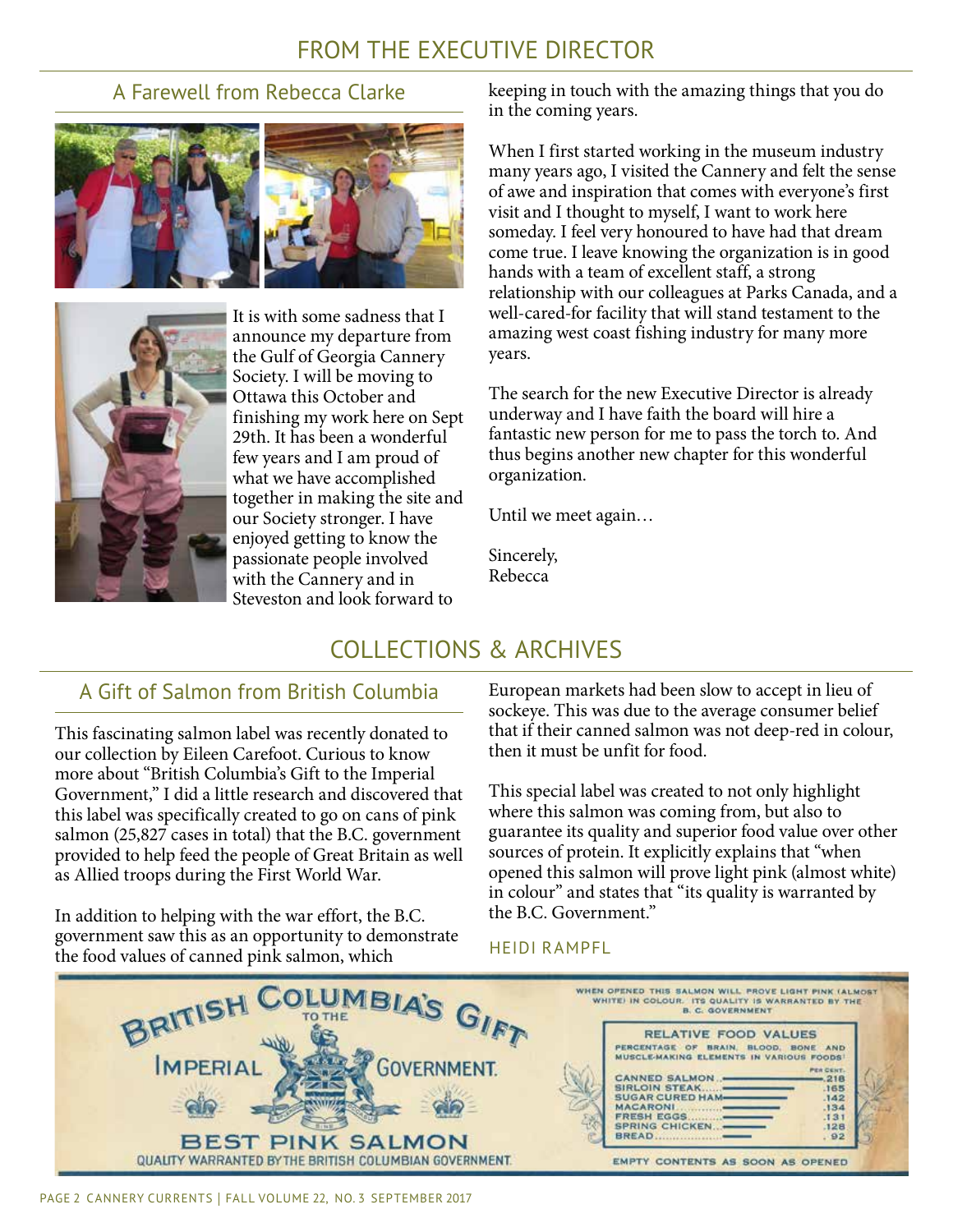## Upcoming Fall Events



We are looking forward to more exciting events at the Cannery this Fall, starting with *Talk Like a Pirate Weekend* featuring **The Shady Isle Pirates** on **September 16-17.** Come visit the gang and entertain yourself with some swashbuckling games, shanty singing, fascinating displays, and a "mini-brig"! Admission is free for this fun familyfriendly weekend, Saturday and Sunday 12pm to 4pm.

Celebrate a **Spooktacular Halloween** weekend at the Cannery on **October 28 & 29.** Dare to venture through our feature 'haunted house', encounter some ghoulish cannery characters, and try some tricks to get some treats!

CARINA HARRIS

## EDUCATION AND GROUP PROGRAMS

## Back to School

As we head toward the start of the 2018-19 school year, we're happy to announce that the Cannery's education programs have been successful through this past school year. Our out-of-school care *Cannery Quest* program has kept us busy through the summer as well.

The Cannery's programs continue to evolve and have undergone some updates to make student experiences more interactive and memorable.

The most popular programs cotinue to be *Cannery Stories* and *Salmon People*. In *Cannery Stories*, students learn about the social history of the cannery by taking on the role of different groups of cannery workers and experiencing how they may have been treated 120 years ago.

The *Salmon People* program explores First Nations fishing technology and preservation methods.

Another popular program, *Machines at Work,* is an engineering and technology program where students design their own cannery

machine after learning about simple and complex machinery.

Sustainability and making good consumer choices are the main themes of the *Fishy Business*  program. And for our youngest visitors, *From Sea to Me* poses the question of where our seafood (salmon) comes from, before arriving on our plates.

A new program under development examines the problems created by the landslides at Hell's Gate during the building of the Canadian National railway in 1913-1914, and their effect on the spawning cycle and abundance of the Fraser salmon thereafter.

During the program, students role-play as experts and seek to solve the problem of the lack of salmon returning to the South Fraser. We hope to test this program during the new Fall semester.

If you know of any educators who wish to learn more about our programs, we are happy to meet in person or chat over the phone to help them gain better insight into



our offerings. Contact Wilf Lim at bookings @gogcannery.org or 604.664.9234.

#### WILF LIM